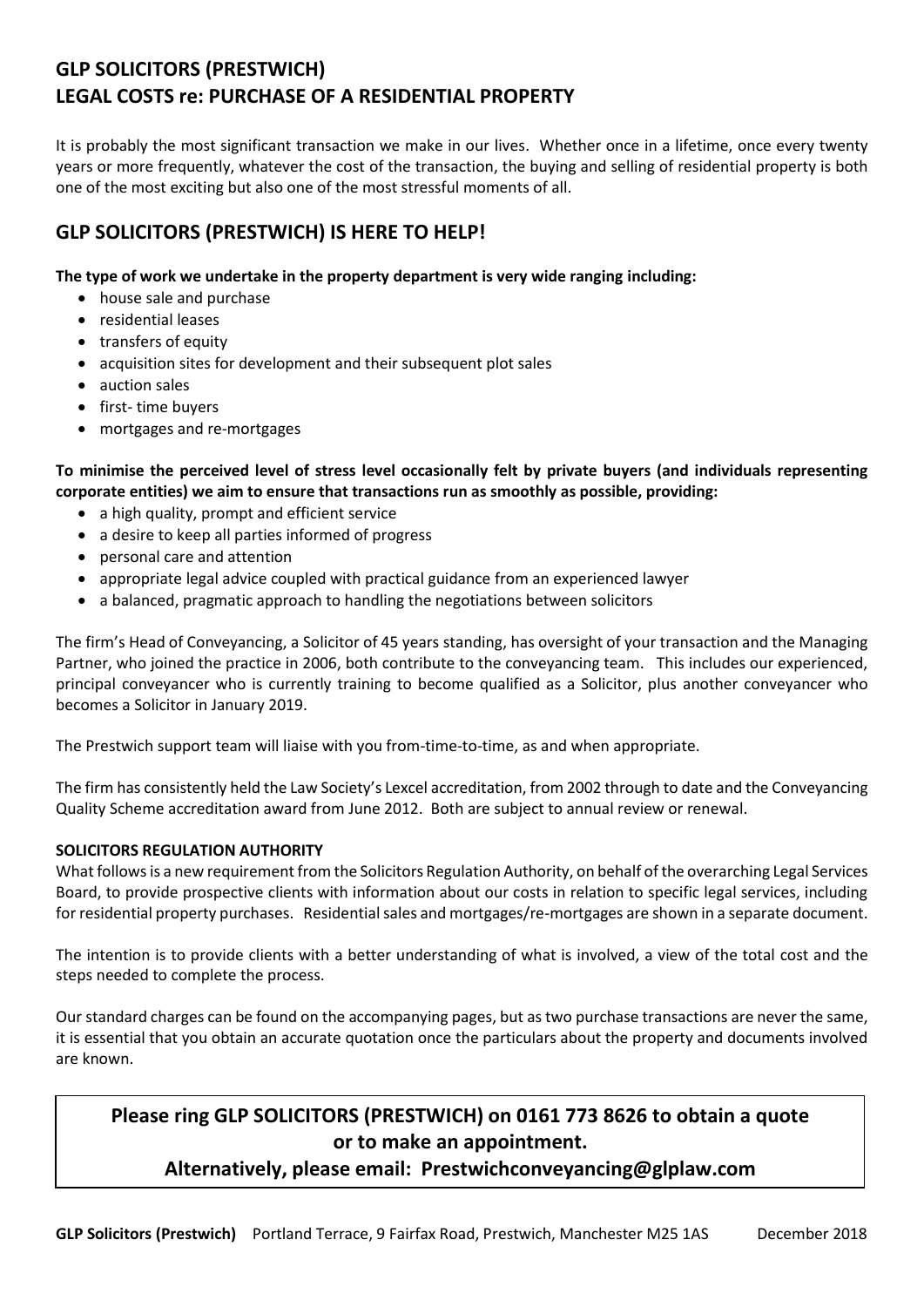# **GLP SOLICITORS (PRESTWICH) PURCHASE OF A RESIDENTIAL PROPERTY**

This is a brief outline of the various aspects of the work involved:

#### **STANDARD PROCEDURES:**

- considering all information sent by the seller's conveyancer and raising any additional pre-contract enquiries
- agreeing the form of the Contract
- raising searches and checking all results
- attending to all related correspondence, telephone calls, faxes and emails
- preparing a report to you on matters of title, contract, pre-contract searches and enquiries relating to the property
- reporting to you on your mortgage offer
- sending contract, mortgage deed and Stamp Duty Land Transaction Return form to you for execution
- confirming your instructions for exchange of Contracts and completion including receiving the deposit payable on exchange
- arranging for the exchange of Contract
- preparing the purchase deed to transfer ownership of the property to you and raising pre- completion searches and enquiries
- preparing a completion statement
- completing the transaction
- attending to formalities relating to Stamp Duty Land Tax, and registering the transaction at the Land Registry

## **ESTIMATED FEES AND DISBURSEMENTS**

#### **1) PROFESSIONAL (LEGAL) FEES**

Our standard fees for a typical house purchase can be taken from the following table but these are dependent on the referrer recommending a client to the firm (if appropriate), the property location (primarily if in the 'home counties' around London) or if unregistered land is involved.

| <b>FREEHOLD - Purchase Value:</b> |          | <b>Professional Fee:</b> |                     |            | <b>Professional Fee:</b> |  |
|-----------------------------------|----------|--------------------------|---------------------|------------|--------------------------|--|
| Up to                             | £125,000 | £495 (plus VAT)          | £400,001 to         | £500,000   | £850 (plus VAT)          |  |
| £125,001 to                       | £150,000 | £550 (plus VAT)          | £500,001 to         | £600,000   | £950 (plus VAT)          |  |
| £150,001 to                       | £175,000 | £600 (plus VAT)          | £600,001 to         | £800,000   | $f1,050$ (plus VAT)      |  |
| £200,001 to                       | £300,000 | £650 (plus VAT)          | £800,001 to         | £1,000,000 | $£1,095$ (plus VAT)      |  |
| £300,001 to                       | £400,000 | £750 (plus VAT)          | £1,000,000 and over |            | $f1,250$ (plus VAT)      |  |

#### **LEASEHOLD - Purchase Value:**

| Up to       | £125,000 | £560 (plus VAT)   | £400,001 to         | £500,000       | £925 (plus VAT)     |
|-------------|----------|-------------------|---------------------|----------------|---------------------|
| £125,001 to | £150,000 | $£625$ (plus VAT) | £500,001 to         | £600.000       | $f1,050$ (plus VAT) |
| £150,001 to | £175,000 | £675 (plus VAT)   | £600,001 to         | £800.000       | $f1,125$ (plus VAT) |
| £200,001 to | £300,000 | £725 (plus VAT)   | £800,001 to         | $ $ £1,000,000 | $f1,170$ (plus VAT) |
| £300,001 to | £400,000 | £825 (plus VAT)   | £1,000,000 and over |                | $f1,325$ (plus VAT) |

These figures may vary in cases with special complications. This is why we will always give you an individual cost estimate at the start of the transaction, taking into account the actual features of your purchase, including:

| • 'Help to Buy' application re ISA Bonus                                   | £50  | plus VAT |
|----------------------------------------------------------------------------|------|----------|
| • administrative charge if a 'gifted deposit' is involved                  | £75  | plus VAT |
| • approximate search fees (these vary from one local authority to another) | £250 | plus VAT |
| • electronic money transfer fee, per transaction                           | f15  | plus VAT |
| • pre-completion searches approximately                                    | £11  | plus VAT |
|                                                                            |      |          |

Stamp Duty tax (see official calculator: https://www.gov.uk/stamp-duty-land-tax/residential-property-rates)

Land Registry fee(see official calculator: http://landregistry.data.gov.uk/fees-calculator.html)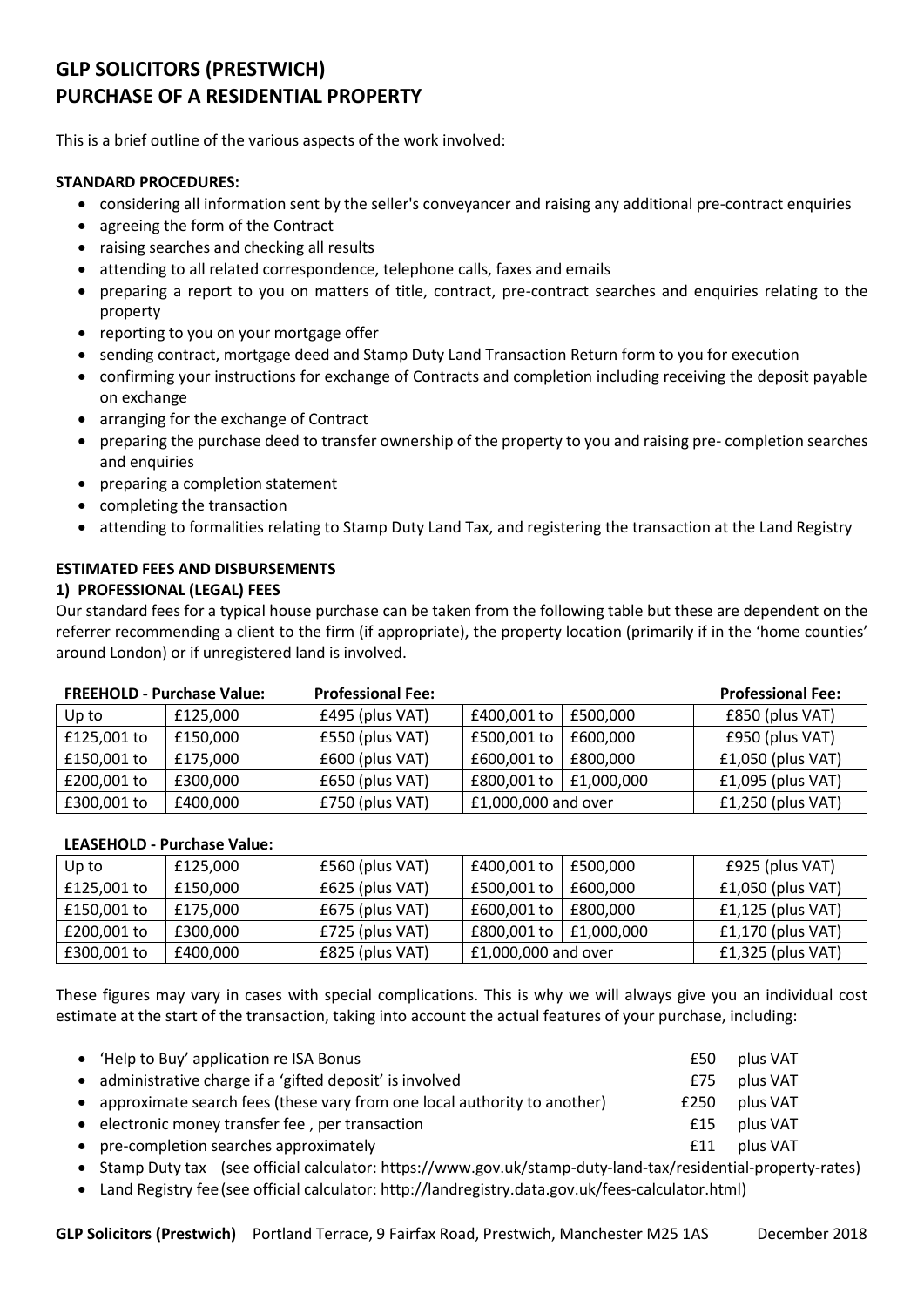#### **REFERRALS**

On a limited number of transactions, we pay a fee to a third party (normally an estate agent) for referral of that business. You will be informed of this, if applicable, in our initial correspondence at the outset of the transaction.

#### **ADDITIONAL ANTICIPATED DISBURSEMENTS FOR LEASEHOLD PURCHASE \***

Notice of Transfer fee

This fee if chargeable is set out in the lease, determined by the Landlord. This could be from £10 to £300\*\*.

- Notice of Charge fee (if the property is to be mortgaged)
	- This fee is set out in the lease, determined by the Landlord. The fee may be as above\*\*, (also plus VAT).
- Deed of Covenant fee

This fee is provided by the management company for the property and can be difficult to estimate. Often it is between £100 & £350 (plus VAT)

Certificate of Compliance fee

To be confirmed upon receipt of the lease, as this can range between £30 & £150 (plus VAT)

*\*These fees vary from property to property and can on occasion be significantly more than the ranges given above. We can give you an accurate figure once we have sight of your specific documents. You should also be aware that ground rent and service charge are likely to apply throughout your ownership of the property. We will confirm the ground rent and the anticipated service charge as soon as we receive this information.* 

For the six months to November 2018, our average residential conveyancing fee for a house purchase (before solicitor's costs and disbursements) was £510, ranging from £450 to £800. Total fees during the period for a completed purchase, including disbursements and VAT, ranged from £540 to £989.

#### **2) DISBURSEMENTS**

Disbursements, as defined for VAT purposes, are costs related to your matter that are payable to third parties, such as Land Registry fees and which do not add value to the legal work that we undertake on your behalf. We handle the payment of the disbursements on your behalf to ensure a smoother process.

Stamp Duty or Land Tax (on purchase) depends on the purchase price of your property. You can calculate the amount you will need to pay by using HMRC's website or if the property is located in Wales by using the Welsh Revenue Authority's website.

Land Registry registration fee - You can calculate the amount you will need to pay by using Land Registry's website.

#### **BY WAY OF EXAMPLE:**

For a purchase of a registered freehold residential property at £250,000 with no complications and no mortgage:-

| 1. pre-exchange searches                         | £162.00 | £194.20   | inc. VAT |
|--------------------------------------------------|---------|-----------|----------|
| 2. post exchange/pre-completion searches         | £11.00  | £13.20    | inc. VAT |
| 3. electronic bank transfer fee                  | £15.00  | £3.00     | inc. VAT |
| 4. admin fee re Stamp Duty return online         | £75.00  | £90.00    | inc. VAT |
| 5. admin fee re Land Registry application online | £50.00  | £60.00    | inc. VAT |
| 6. our professional fee                          | £650.00 | £780.00   | inc. VAT |
| 7. TOTAL SOLICITORS FEES & COSTS                 |         | £1,141.20 |          |
| 8. Stamp Duty Land Tax (in this example, 2%)     |         | £5,000.00 |          |
| 9. Land Registry fee                             |         | £135.00   |          |
| 10. ESTIMATED TOTAL (INCLUDING DISBURSEMENTS)    |         | £6,276.20 |          |

#### **OTHER CONSIDERATIONS**

Our estimates do not include any advice about the following aspects: -

- taxation issues
- matters relating to survey or the state and condition of the property
- checking the identity of your seller
- the validity or enforceability of any guarantees relating to work done at the property
- the affordability, suitability or otherwise of any mortgage or loan you are obtaining
- aborted transactions: we reserve the right to charge a fee when a transaction is aborted.

GLP Solicitors (Prestwich) Portland Terrace, 9 Fairfax Road, Prestwich, Manchester M25 1AS December 2018